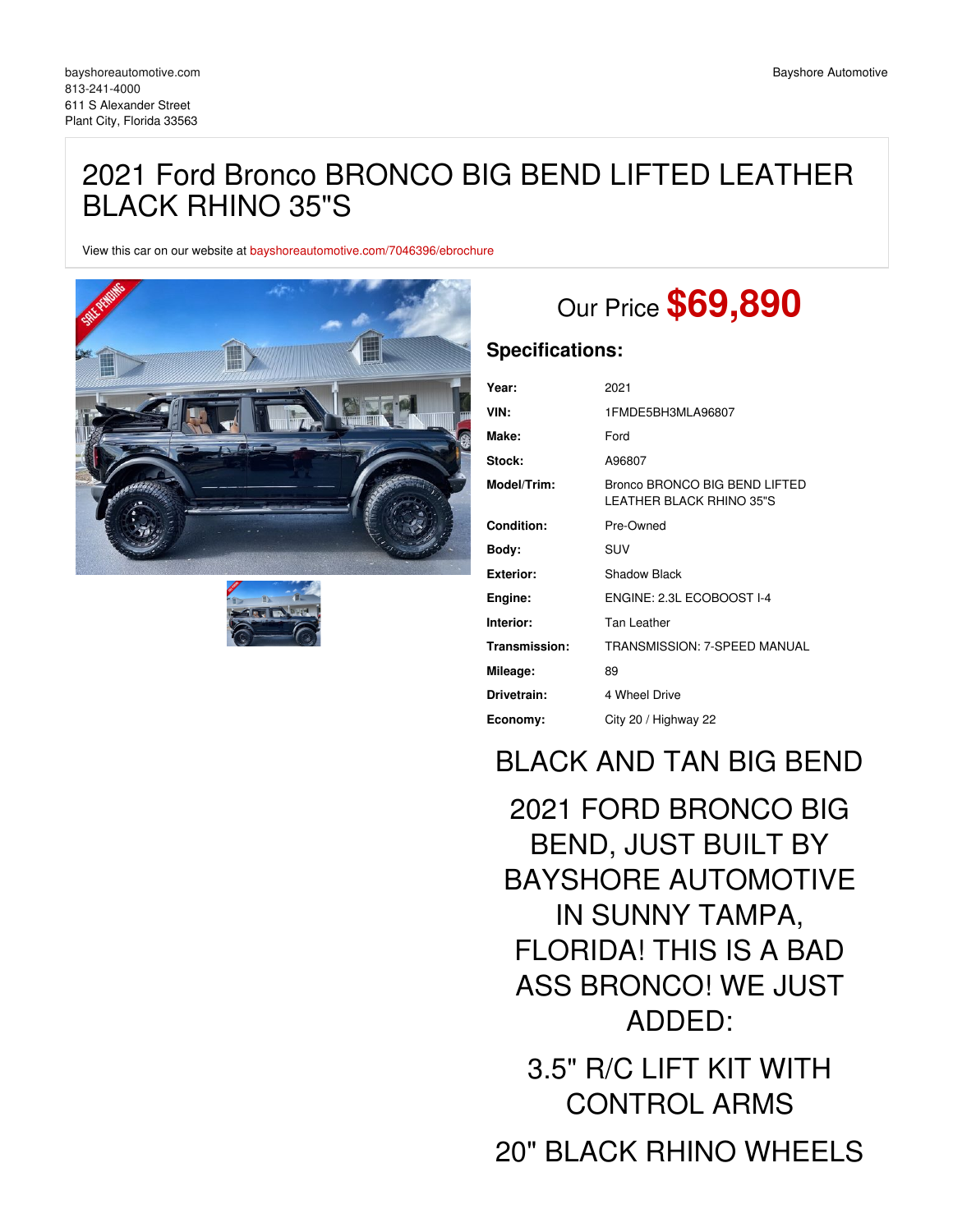35" NITTO RIDGE **GRAPPLERS** CUSTOM SADDLE LEATHER WITH BLACK HEX STITCH OCD RUNNING BOARDS ALSO INCLUDEDS: FACTORY METAL FRONT BUMPER BULL BAR FACTORY LED LIGHT PACKAGE APPLE CARPLAY NAVIGATION PLEASE CALL OR TEXT JOHN MARTINEZ @ 813- 695-5135 OR DAVID RACITI @ 813-532-6031 FOR AN APPOINTMENT TO VIEW THIS SPECIAL VEHICLE. WE STOCK OVER 60 CUSTOM JEEPS AND TRUCKS AND 30 UNBUILT JEEPS, READY FOR YOU TO DESIGN! WE HAVE A DESIGN TEAM THAT CAN MAKE YOUR JEEP OR TRUCK THE ONE OF YOUR DREAMS. WE INSTALL TURBO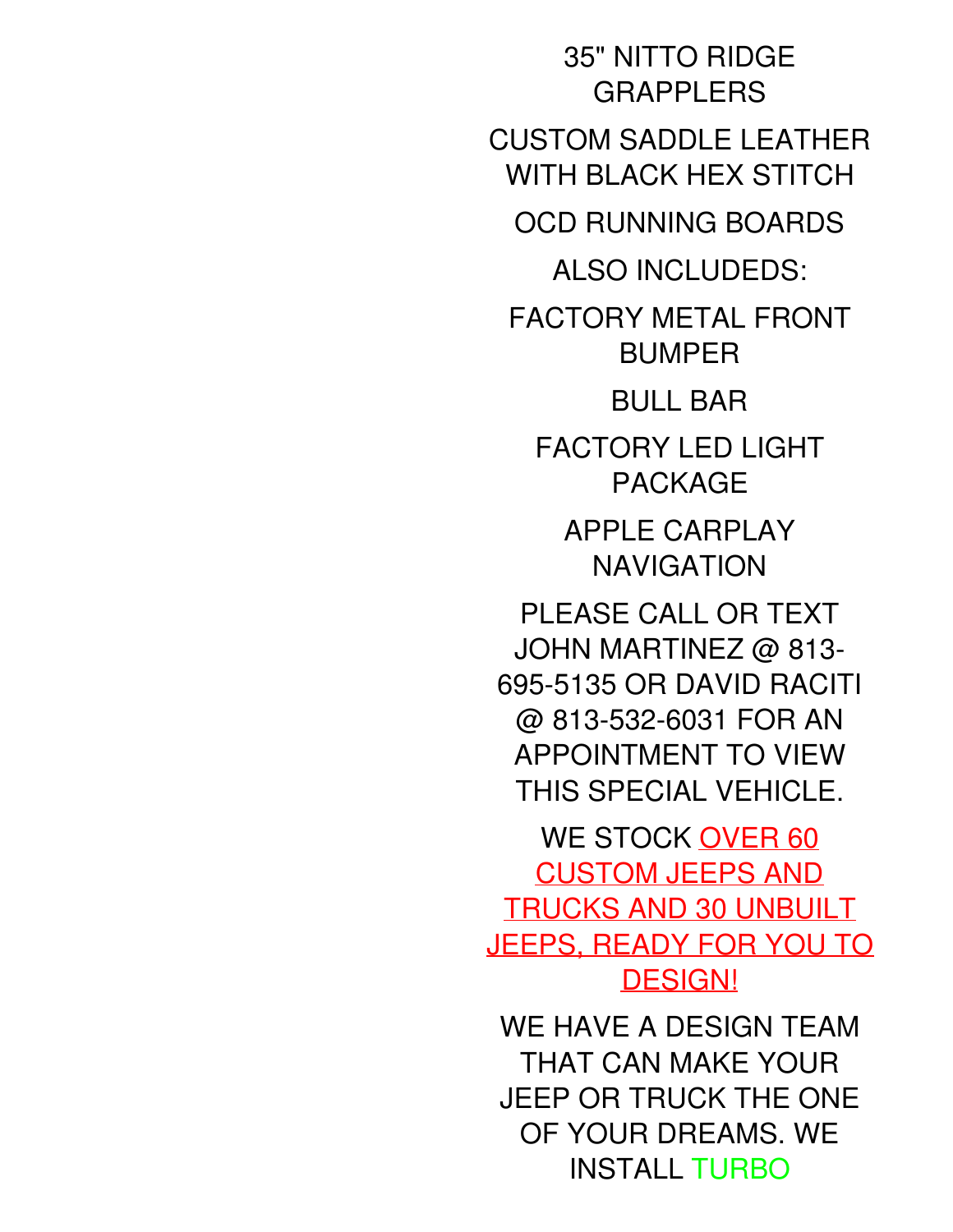CHARGERS, AUDIO, VIDEO, WRAPS, LINE-X COATINGS, LED LIGHTING AND MORE...ALL THE UPGRADES WE SELL ARE BRAND NEW AND UNDER FACTORY WARRANTY. WE PROVIDE FINANCING NATION WIDE INCLUDING CHASE, ALLY, GMAC AND LOCAL CREDIT UNIONS. TRADE-INS ARE ALWAYS WELCOME.FLY DOWN AND DRIVE HOME OR I WILL ARRANGE SHIPPING WORLD WIDE. AIRPORT PICK UP IS FREE OF CHARGE. WE WILL SUPPLY A 30 DAY TEMP TAG FOR OUT OF STATE BUYERS. WE DO NOT COLLECT SALES TAX ON CARS THAT ARE DELIVERED OUT OF STATE. WE INSPECT EVERY USED CAR FOR DEFECTS INSIDE AND OUT. WE DO EVERYTHING WE CAN TO MAKE THEM LIKE NEW. WE HAVE A FULL DETAIL SHOP AND DO DING REMOVAL AND CHIP REPAIR TO ALL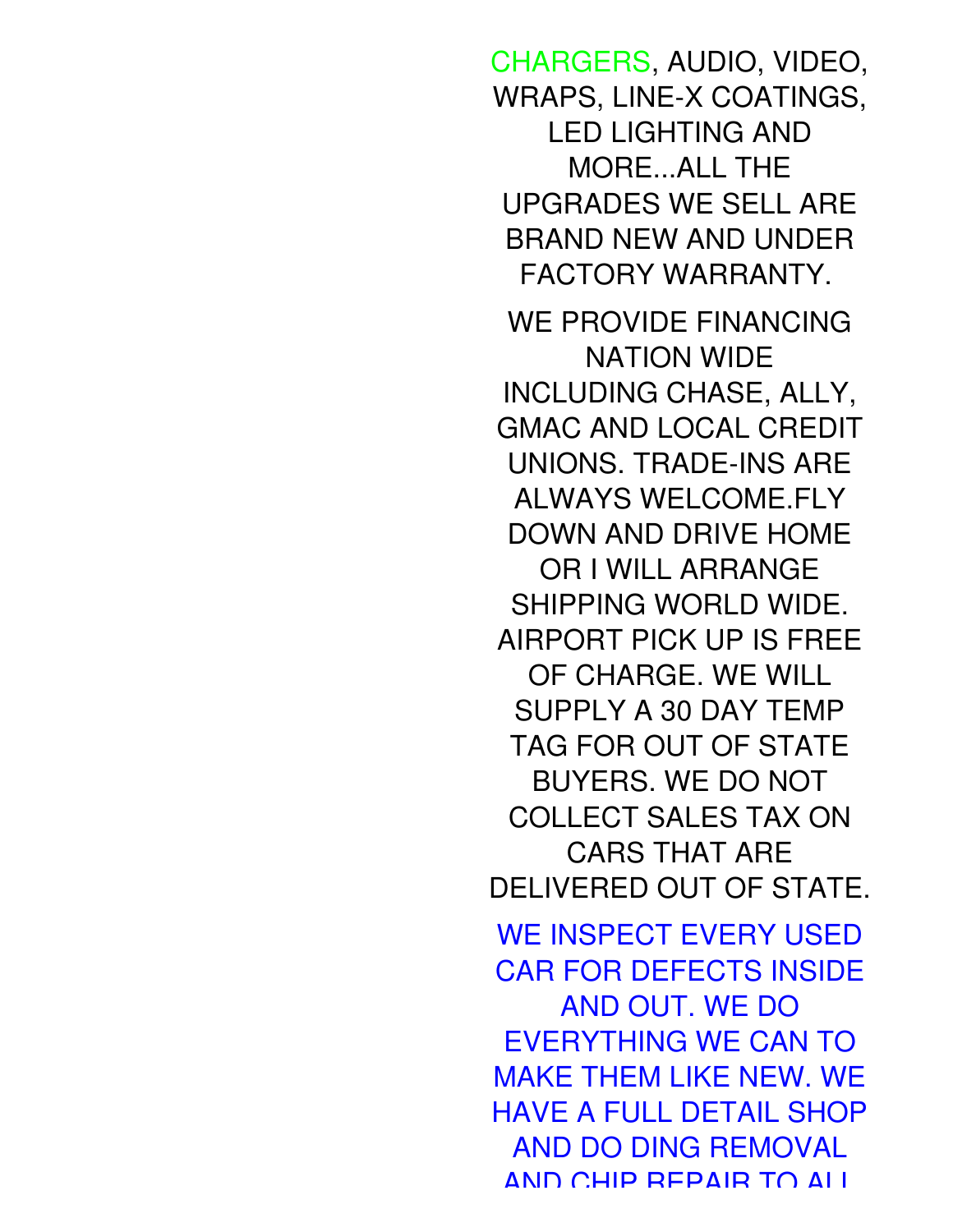AND CHIP REPAIR TO ALL OUR CARS. WE EVEN REPAIR SCUFFED WHEELS AND FIX DAMAGED LEATHER WHEN NEEDED. IN ADDITION, I HAVE A CUSTOMIZING BUSINESS THAT CAN MAKE YOUR CAR THE CAR OF YOUR DREAMS. WHEELS, GRILLS, AUDIO/VIDEO, TINT, CHROME ACCENTS AND CUSTOM PAINT ARE SOME OF THE SERVICES WE PROVIDE. IF YOU CAN IMAGINE IT, WE CAN DO IT.

MOST CARS HAVE FACTORY WARRANTY INCLUDED. FOR THOSE THAT DONT, I HAVE A GREAT DEAL ON BUMPER TO BUMPER COVERAGE OR POWER TRAIN WARRANTIES THAT ARE GOOD IN ALL 50 STATES AND CANADA. PRICES START AT \$500.

*I SPECIALIZE IN SHIPPING TO EUROPE AND ASIA. I HAVE CONTAINERS LEAVING WEEKLY. HAMBURG, GERMANY IS*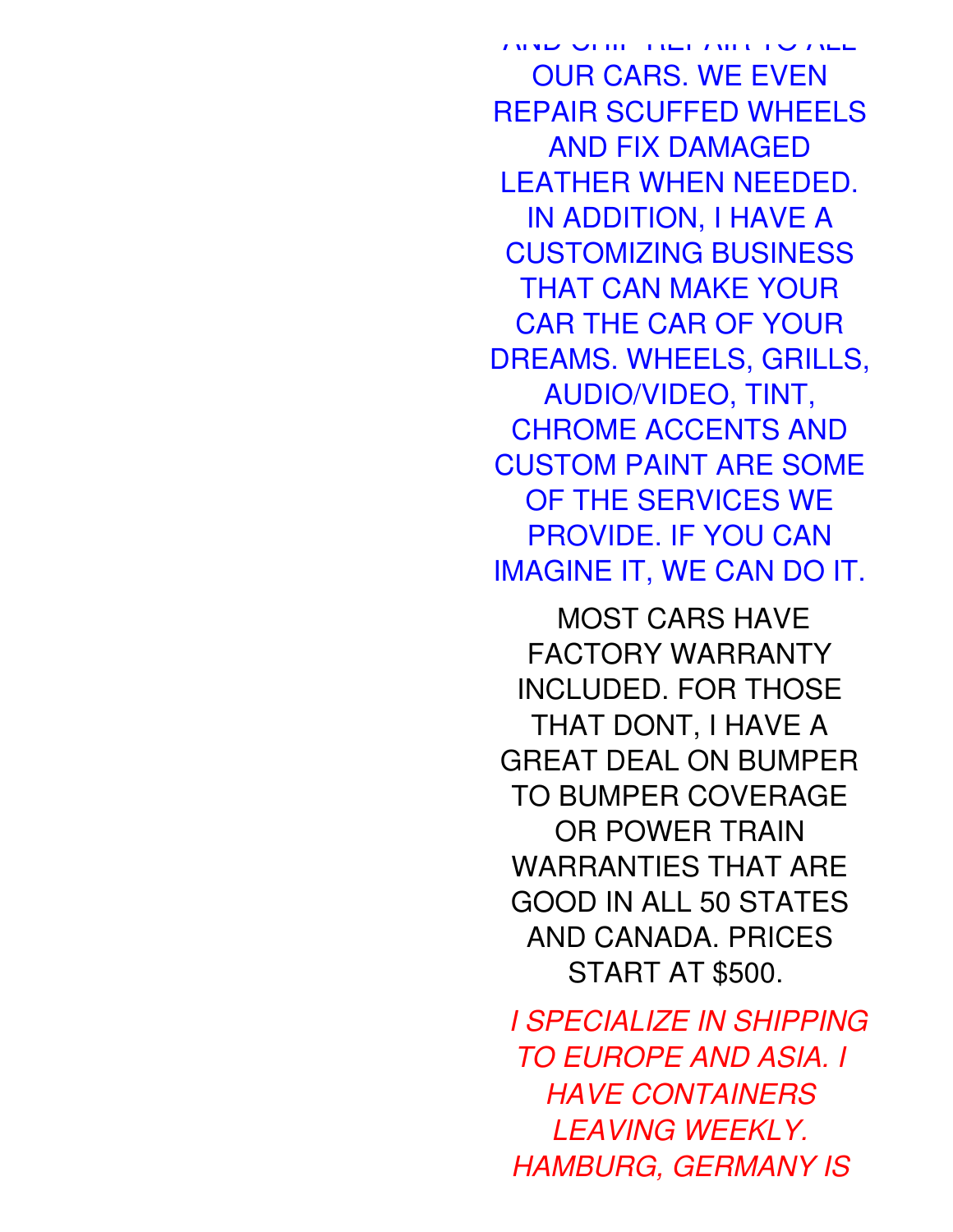*\$1,500, KOTKA, FINLAND IS \$2,000. U.K. IS \$2,000. LARGER VEHICLES ARE EXTRA.*

*MY INVENTORY IS FOR SALE LOCALLY AND ON OTHER SEARCH ENGINES. I HAVE THE RIGHT TO END AN AUCTION AT ANYTIME. WE TAKE TRADES AND WE BUY CLEAN CARS FROM FLORIDA RESIDENTS.*

2021 Ford Bronco BRONCO BIG BEND LIFTED LEATHER BLACK RHINO 35"S Bayshore Automotive - 813-241-4000 - View this car on our website a[tbayshoreautomotive.com/7046396/ebrochure](https://bayshoreautomotive.com/vehicle/7046396/2021-ford-bronco-bronco-big-bend-lifted-leather-black-rhino-35-s-plant-city-florida-33563/7046396/ebrochure)

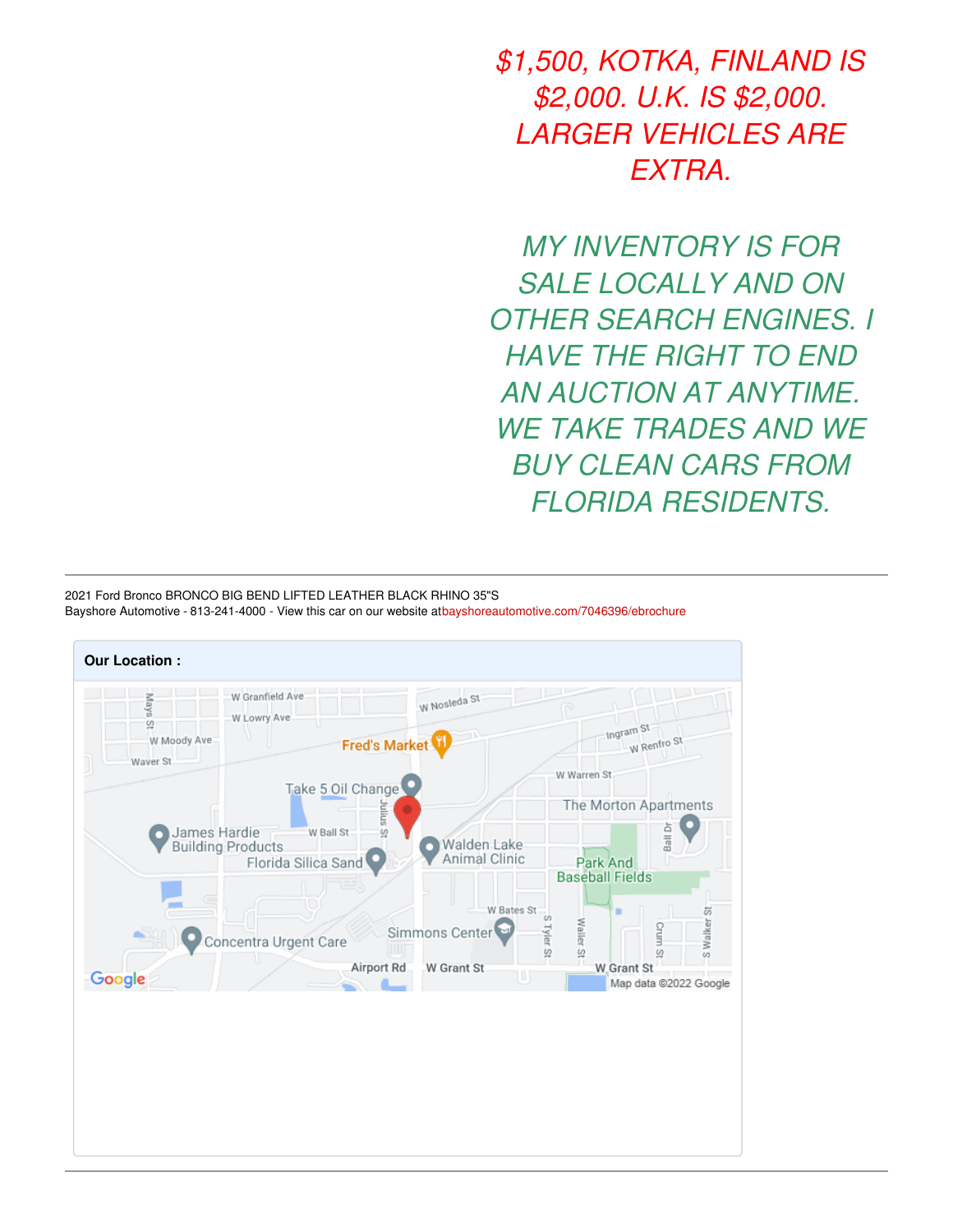## **Installed Options**

### **Interior**

- 2 12V DC Power Outlets- 2 Seatback Storage Pockets
- 60-40 Folding Split-Bench Front Facing Manual Reclining Fold Forward Seatback Cloth Rear Seat
- Air Filtration- Cargo Space Lights- Carpet Floor Trim
- Cloth Bucket Seats -inc: 6-way manual driver and passenger including fore/aft, up/down and recline
- Compass- Cruise Control w/Steering Wheel Controls
- Dashboard Storage, Driver / Passenger And Rear Door Bins and 2nd Row Underseat Storage
- Day-Night Rearview Mirror- Delayed Accessory Power- Digital/Analog Appearance
- Driver And Passenger Visor Vanity Mirrors w/Driver And Passenger Auxiliary Mirror
- Driver Foot Rest- Driver Seat- Engine Immobilizer- Fade-To-Off Interior Lighting
- Front Center Armrest- Front Cupholder- Front Map Lights
- Full Carpet Floor Covering -inc: Carpet Front And Rear Floor Mats
- Full Floor Console w/Locking Storage, Mini Overhead Console w/Storage and 2 12V DC Power Outlets
- Gauges -inc: Speedometer, Odometer, Engine Coolant Temp, Tachometer, Inclinometer, Trip Odometer and Trip Computer
- HVAC -inc: Underseat Ducts- Interior Trim -inc: Metal-Look Interior Accents
- Leather/Metal-Look Gear Shifter Material- Leather/Metal-Look Steering Wheel
- Locking Glove Box
- Manual Adjustable Front Head Restraints and Foldable Rear Head Restraints
- Manual Air Conditioning- Manual Tilt/Telescoping Steering Column
- Outside Temp Gauge- Passenger Seat- Perimeter Alarm
- Power 1st Row Windows w/Driver And Passenger 1-Touch Up/Down
- Power Door Locks w/Autolock Feature
- Power Rear Windows and Removable 3rd Row Windows
- Proximity Key For Push Button Start Only Rear Cupholder
- Redundant Digital Speedometer
- Remote Keyless Entry w/Integrated Key Transmitter, Illuminated Entry, Illuminated Ignition Switch and Panic Button
- Seats w/Cloth Back Material- Smart Device Remote Engine Start- Systems Monitor
- Tracker System- Trip Computer

#### **Exterior**

- Tires: P255/75R17 A/T -inc: full size spare tire w/TPMS- Variable Intermittent Wipers
- Wheels: 17" Carbonized Gray-Painted Aluminum
- Tailgate/Rear Door Lock Included w/Power Door Locks
- Spare Tire Mounted Outside Rear- Removable Rear Window
- Manual Convertible Top w/Fixed Roll-Over Protection- Light Tinted Glass
- Headlights-Automatic Highbeams- Gray Grille- Fully Galvanized Steel Panels
- Front Fog Lamps
- Ford Co-Pilot360 Autolamp Auto On/Off Aero-Composite Led Low/High Beam Auto High-Beam Daytime Running Lights Preference Setting Headlamps w/Delay-Off
- Conventional Rear Cargo Access- Clearcoat Paint- Black Side Windows Trim
- Black Rear Step Bumper w/1 Tow Hook
- Black Power Heated Side Mirrors w/Convex Spotter and Manual Folding
- Black Front Bumper w/2 Tow Hooks- Black Fender Flares- Black Door Handles
- Aluminum Spare Wheel

## **Safety**

- 2 12V DC Power Outlets- 2 Seatback Storage Pockets
- 60-40 Folding Split-Bench Front Facing Manual Reclining Fold Forward Seatback Cloth Rear Seat
- Air Filtration- Cargo Space Lights- Carpet Floor Trim
- Cloth Bucket Seats -inc: 6-way manual driver and passenger including fore/aft, up/down and recline
- Compass- Cruise Control w/Steering Wheel Controls
- Dashboard Storage, Driver / Passenger And Rear Door Bins and 2nd Row Underseat Storage
- Day-Night Rearview Mirror- Delayed Accessory Power- Digital/Analog Appearance
- Driver And Passenger Visor Vanity Mirrors w/Driver And Passenger Auxiliary Mirror
- Driver Foot Rest- Driver Seat- Engine Immobilizer- Fade-To-Off Interior Lighting
- Front Center Armrest- Front Cupholder- Front Map Lights